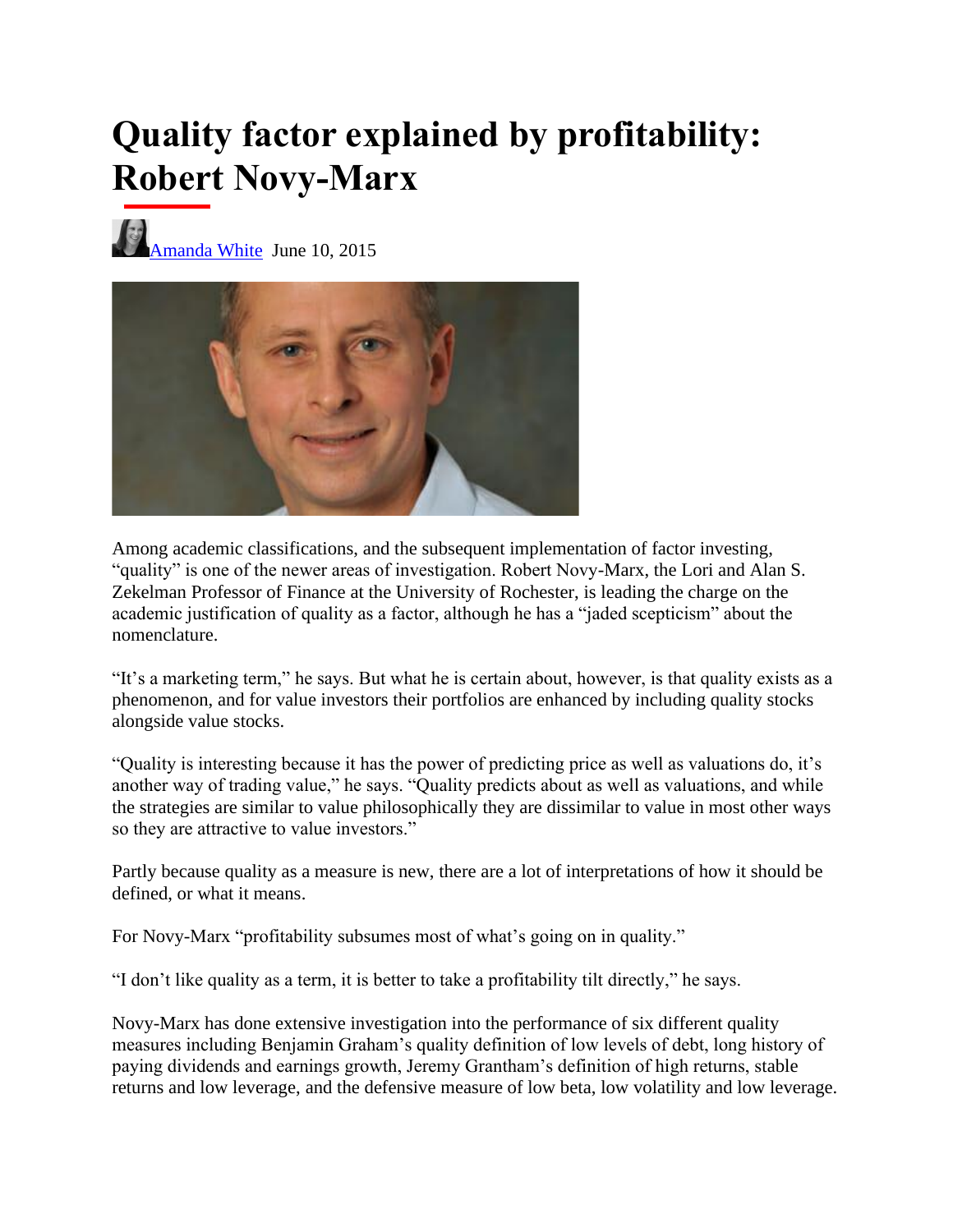He finds that quality strategies are negatively correlated with traditional value and profitability is the only measure that has an outperformance.

"Profitability not explained by value, it has a strong tilt to growth," he says.

"Highly profitable stocks are growth stocks that outperform, and growth stocks with high returns are even harder to explain."

"Quality tilts to low beta, large cap and growth and controlling for profitability explains a lot. The real benefit to these strategies comes from getting rid of the big value tilt, you get lower tracking errors and lower drawdowns."

Novy-Marx believes that profitability, as a measure of quality, is also a more direct way of accessing the risk/return trade-off that some investors have gained from a defensive, or low volatility tilt.

In this way he believes that low volatility portfolios are inefficient and instead advocates that investors access an unprofitable, small growth exclusion directly.

"Low volatility is not a bad way of excluding high volatility and will help the portfolio perform. But it is not best way to do it. Low volatility is not distinct from other factors," he says.

"This is a high volatility anomaly, not low volatility. We are not talking about the outperformance of low volatility but the terrible performance of high volatility."

Novy-Marx, who is a consultant to Dimensional Fund Advisors, says the small caps exposure explains more cross sectional volatility than any other factor.

There is a size tilt in low volatility, and a slight value tilt. But interestingly profitability also explains volatility, he says.

"Low profits and being small is the best predictor of high volatility," he says. "Being more profitable means less volatility – this is a very stable relationship and good predictor."

Novy-Marx compares a defensive or low volatility portfolio to value and profitability in the same size deciles and discovers there is not one alpha.

"You don't gain anything from trading an additional defensive (low volatility) portfolio," he says. "Value and profitability have big alphas, but defensive doesn't once you control for the size you're trading in. By avoiding high volatility then you are avoiding small growth stocks, which has been good timing because they dramatically underperformed. But you get clearer and more transactionally efficient transactions by looking at more persistent signals."

Dimensional introduced profitability factors into portfolios from the beginning of last year, starting with its small cap portfolios and progressing to value and emerging market portfolios.